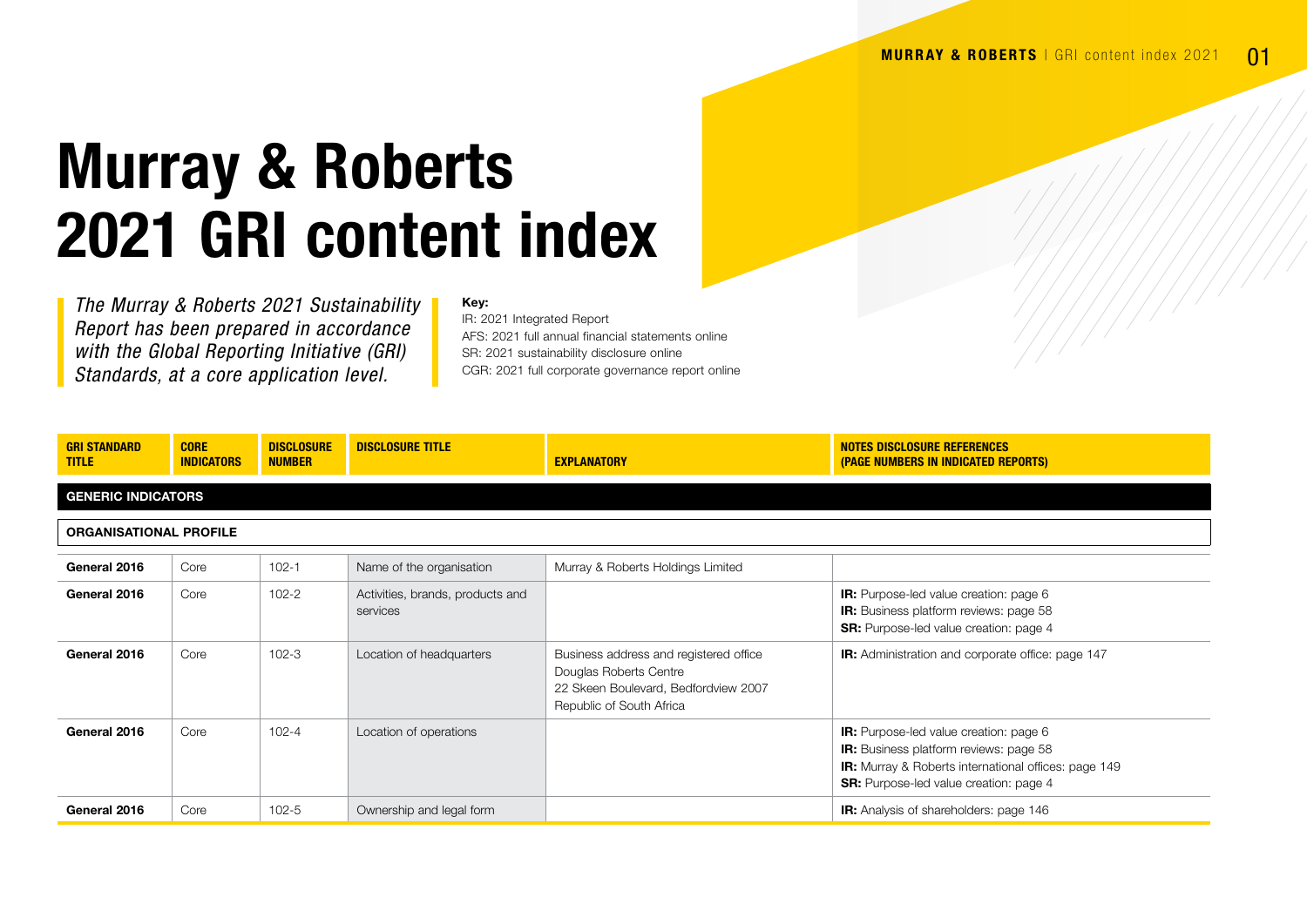| <b>GRI STANDARD</b><br><b>TITLE</b>     | <b>CORE</b><br><b>INDICATORS</b>    | <b>DISCLOSURE</b><br><b>NUMBER</b> | <b>DISCLOSURE TITLE</b>                                         | <b>EXPLANATORY</b>                                                                                                                                                                                                                                                                                                                                                                                                                                                                                                                                                     | <b>NOTES DISCLOSURE REFERENCES</b><br>(PAGE NUMBERS IN INDICATED REPORTS)                                                                                                                                                                   |  |  |  |
|-----------------------------------------|-------------------------------------|------------------------------------|-----------------------------------------------------------------|------------------------------------------------------------------------------------------------------------------------------------------------------------------------------------------------------------------------------------------------------------------------------------------------------------------------------------------------------------------------------------------------------------------------------------------------------------------------------------------------------------------------------------------------------------------------|---------------------------------------------------------------------------------------------------------------------------------------------------------------------------------------------------------------------------------------------|--|--|--|
|                                         | <b>GENERIC INDICATORS continued</b> |                                    |                                                                 |                                                                                                                                                                                                                                                                                                                                                                                                                                                                                                                                                                        |                                                                                                                                                                                                                                             |  |  |  |
| <b>ORGANISATIONAL PROFILE continued</b> |                                     |                                    |                                                                 |                                                                                                                                                                                                                                                                                                                                                                                                                                                                                                                                                                        |                                                                                                                                                                                                                                             |  |  |  |
| General 2016                            | Core                                | $102 - 6$                          | Markets served                                                  |                                                                                                                                                                                                                                                                                                                                                                                                                                                                                                                                                                        | IR: Purpose-led value creation: page 6<br>IR: Business platform reviews: page 58<br>SR: Purpose-led value creation: page 4                                                                                                                  |  |  |  |
| General 2016                            | Core                                | $102 - 7$                          | Scale of the organisation                                       |                                                                                                                                                                                                                                                                                                                                                                                                                                                                                                                                                                        | IR: Purpose-led value creation: page 6<br>IR: Summarised financial results: page 5<br>IR: Statement of value created: page 138<br>IR: Murray & Roberts international offices: page 149 AFS online<br>SR: Purpose-led value creation: page 7 |  |  |  |
| General 2016                            | Core                                | $102 - 8$                          | Information on employees and<br>other workers                   | Total headcount includes permanent employees<br>and those on a limited duration contract, as well<br>as a further 1 025 individuals through contracting<br>and joint venture agreements. Permanent<br>employees and employees on a limited duration<br>contract are reported by occupational level,<br>gender and race for the workforce based in South<br>Africa (43% of the Group's workforce). While there<br>are no material seasonal variations in employee<br>numbers, numbers vary as we take on or finish<br>projects.                                         | IR: Statement of value created: page 138<br><b>SR:</b> Working conditions: page 50<br><b>SR:</b> Diversity and inclusion: page 57                                                                                                           |  |  |  |
| General 2016                            | Core                                | 102-9                              | Supply chain                                                    | Suppliers to Murray & Roberts are selected based<br>on client requirements and the regions in which<br>our projects are based. The number of suppliers<br>varies year on year depending on the rate of<br>projects started or completed. The variety of<br>projects facilitated by Murray & Roberts means<br>that our supplier base covers a wide array of<br>goods and services. We aim to procure locally in<br>all countries of operation and, in South Africa, we<br>drive preferential procurement with black suppliers<br>as part of our transformation efforts. | IR: Statement of value created: page 138<br>SR: Sustainable localisation: page 58 (B-BBEE page 61)                                                                                                                                          |  |  |  |
| General 2016                            | Core                                | $102 - 10$                         | Significant changes to the<br>organisation and its supply chain | There were no significant changes during the<br>reporting period regarding size or structure of the<br>Group. See 102-9 for notes on our supply chain.                                                                                                                                                                                                                                                                                                                                                                                                                 |                                                                                                                                                                                                                                             |  |  |  |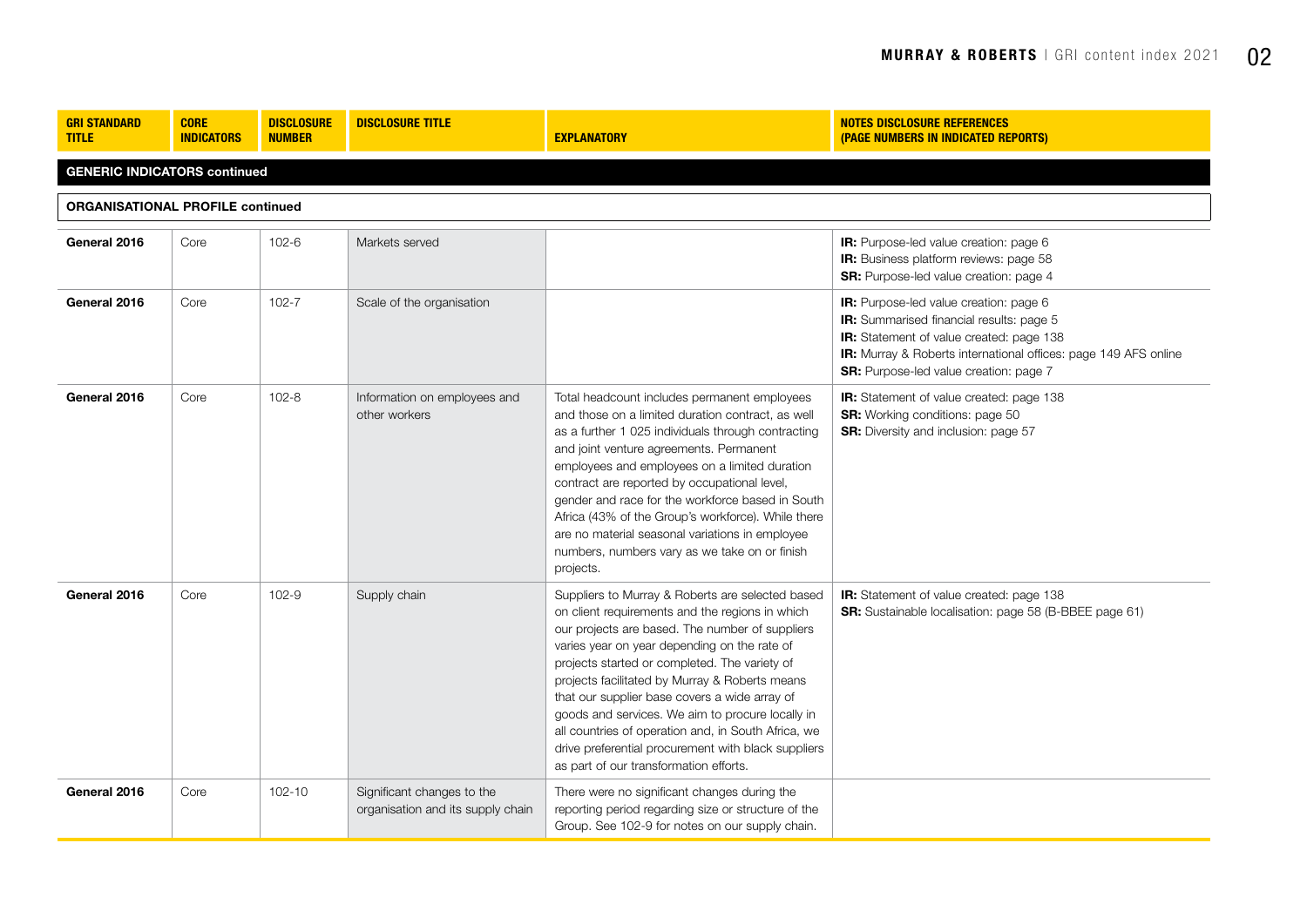| <b>GRI STANDARD</b><br><b>TITLE</b> | <b>CORE</b><br><b>INDICATORS</b>        | <b>DISCLOSURE</b><br><b>NUMBER</b> | <b>DISCLOSURE TITLE</b>                | <b>EXPLANATORY</b>                                                                                                                                                                                                                                                                                        | NOTES DISCLOSURE REFERENCES<br>(PAGE NUMBERS IN INDICATED REPORTS)                                                                                                                                                               |  |  |  |
|-------------------------------------|-----------------------------------------|------------------------------------|----------------------------------------|-----------------------------------------------------------------------------------------------------------------------------------------------------------------------------------------------------------------------------------------------------------------------------------------------------------|----------------------------------------------------------------------------------------------------------------------------------------------------------------------------------------------------------------------------------|--|--|--|
|                                     | <b>GENERIC INDICATORS continued</b>     |                                    |                                        |                                                                                                                                                                                                                                                                                                           |                                                                                                                                                                                                                                  |  |  |  |
|                                     | <b>ORGANISATIONAL PROFILE continued</b> |                                    |                                        |                                                                                                                                                                                                                                                                                                           |                                                                                                                                                                                                                                  |  |  |  |
| General 2016                        | Core                                    | $102 - 11$                         | Precautionary Principle or<br>approach |                                                                                                                                                                                                                                                                                                           | <b>SR:</b> Our Sustainability Framework: page 11<br><b>SR:</b> Environmental report: page 21                                                                                                                                     |  |  |  |
| General 2016                        | Core                                    | $102 - 12$                         | External initiatives                   | Compliance with ISO 14001, ISO 9001 and<br>ISO 45001.<br>United Nations Global Compact.<br>Organization for Economic Co-operation and<br>Development (OECD) Guidelines for Multinational<br>Enterprises.<br>Carbon and water disclosure projects.<br>Amended Construction Sector Codes<br>(South Africa). | <b>SR:</b> Our Sustainability Framework: page 11<br><b>SR:</b> Environmental report: page 20<br><b>SR:</b> Social report: page 32<br>SR: Governance report: page 66<br>CDP submission: https://www.cdp.net/en and www.murrob.com |  |  |  |
| General 2016                        | Core                                    | 102-13                             | Membership of associations             | We engage with governments through industry<br>bodies, including Business Unity South Africa and<br>the Minerals Council South Africa (which supports<br>the South African mining industry).                                                                                                              |                                                                                                                                                                                                                                  |  |  |  |
| <b>STRATEGY</b>                     |                                         |                                    |                                        |                                                                                                                                                                                                                                                                                                           |                                                                                                                                                                                                                                  |  |  |  |

| General 2016 | Core<br>$102 - 14$ | Statement from senior decision-<br>maker | <b>IR:</b> Chairman's statement: page 46<br><b>IR:</b> Group chief executive's and financial director's report: page 50<br><b>SR:</b> Statements from the Board: page 8                                                                                                                                                                                                                                                                                                                                                                                                                     |
|--------------|--------------------|------------------------------------------|---------------------------------------------------------------------------------------------------------------------------------------------------------------------------------------------------------------------------------------------------------------------------------------------------------------------------------------------------------------------------------------------------------------------------------------------------------------------------------------------------------------------------------------------------------------------------------------------|
| General 2016 | $102 - 15$         | Key impacts, risks, and<br>opportunities | <b>IR:</b> Delivering our New Strategic Future: page 10<br><b>IR:</b> A strategy for shareholder value creation: page 14<br><b>IR:</b> Engineered Excellence for strategic advantage: page 16<br><b>IR:</b> Group chief executive's and financial director's report: page 50<br><b>IR:</b> Business platform reviews: page 58<br><b>IR:</b> Risk management report: page 94<br><b>SR:</b> Statements from the Board: page 8<br><b>SR:</b> Our ESG risks and opportunities: page 14<br><b>SR:</b> Positioned for a sustainable future: page 27<br><b>SR:</b> Responsible production: page 29 |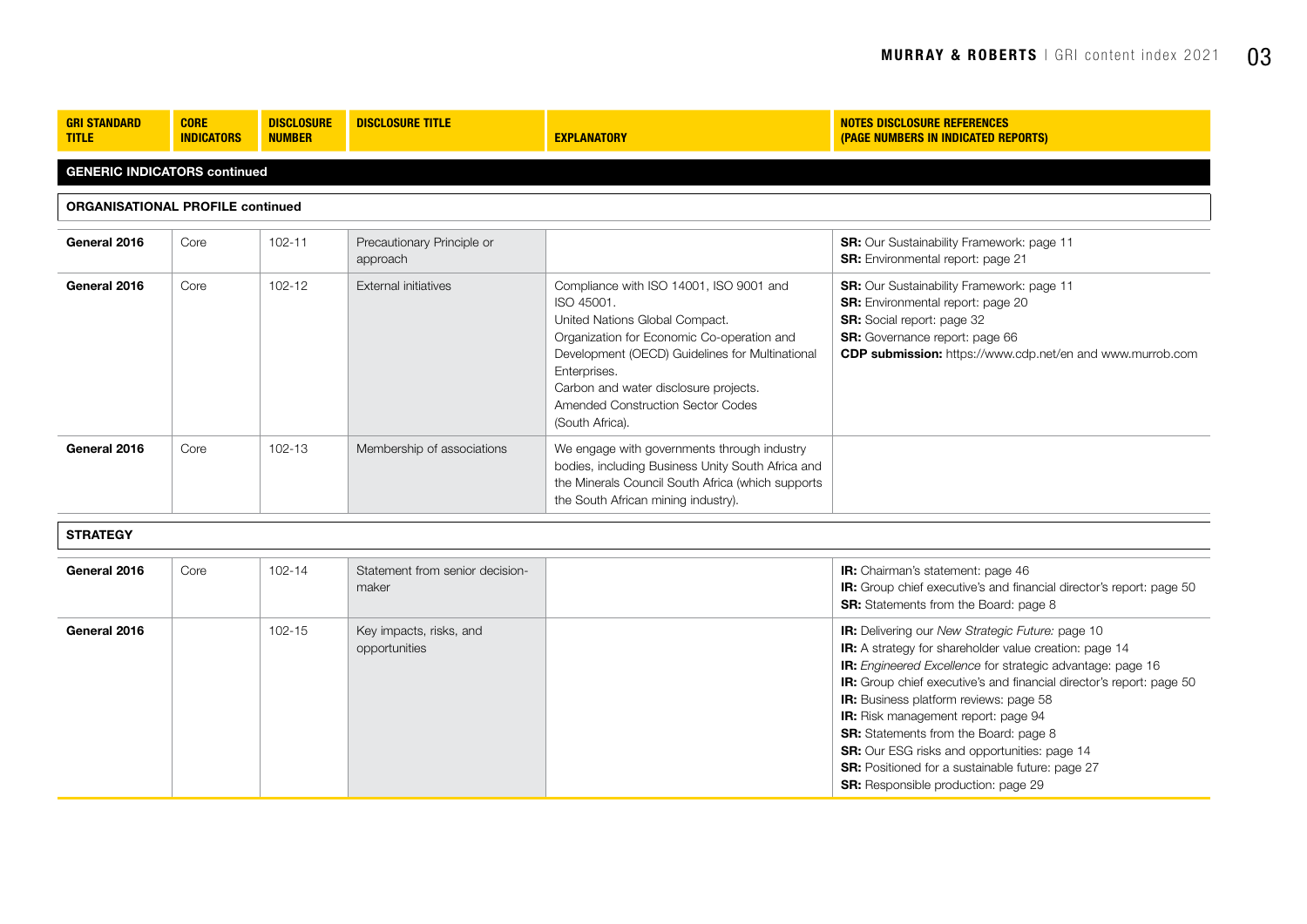| <b>GRI STANDARD</b><br><b>TITLE</b> | <b>CORE</b><br><b>INDICATORS</b>    | <b>DISCLOSURE</b><br><b>NUMBER</b> | <b>DISCLOSURE TITLE</b>                                                             | <b>EXPLANATORY</b>                                                   | <b>NOTES DISCLOSURE REFERENCES</b><br>(PAGE NUMBERS IN INDICATED REPORTS)                                                                                                                                                                                                        |  |  |
|-------------------------------------|-------------------------------------|------------------------------------|-------------------------------------------------------------------------------------|----------------------------------------------------------------------|----------------------------------------------------------------------------------------------------------------------------------------------------------------------------------------------------------------------------------------------------------------------------------|--|--|
|                                     | <b>GENERIC INDICATORS continued</b> |                                    |                                                                                     |                                                                      |                                                                                                                                                                                                                                                                                  |  |  |
| <b>ETHICS AND INTEGRITY</b>         |                                     |                                    |                                                                                     |                                                                      |                                                                                                                                                                                                                                                                                  |  |  |
| General 2016                        | Core                                | $102 - 16$                         | Values, principles, standards, and<br>norms of behaviour                            |                                                                      | IR: Chairman's statement: page 46<br>IR: Purpose-led value creation: page 6<br>SR: Purpose-led value creation: page 4<br>SR: Ethical business conduct: page 72<br>GR: Governance overview: page 1                                                                                |  |  |
| General 2016                        |                                     | $102 - 17$                         | Mechanisms for advice and<br>concerns about ethics                                  |                                                                      | <b>SR:</b> Ethical business conduct: page 72                                                                                                                                                                                                                                     |  |  |
| <b>GOVERNANCE</b>                   |                                     |                                    |                                                                                     |                                                                      |                                                                                                                                                                                                                                                                                  |  |  |
| General 2016                        | Core                                | $102 - 18$                         | Governance structure                                                                |                                                                      | IR: Group leadership: page 26<br>IR: Governance overview: page 86<br>SR: Governance report: page 66<br>GR: Organisational framework: page 2<br>GR: Committee of the Board: page 13                                                                                               |  |  |
| General 2016                        |                                     | $102 - 19$                         | Delegating authority                                                                |                                                                      | IR: Group leadership: page 26<br>IR: Governance overview: page 86<br>IR: Remuneration report: page 102<br>IR: Audit & sustainability committee report: page 126<br>SR: Governance report: page 66<br>GR: Organisational framework: page 2<br>GR: Committee of the Board: page 13 |  |  |
| General 2016                        |                                     | 102-20                             | Executive-level responsibility for<br>economic, environmental,<br>and social topics |                                                                      | IR: Group leadership: page 26<br>SR: Governance of ethics, and environmental and social impacts:<br>page 68                                                                                                                                                                      |  |  |
| General 2016                        |                                     | 102-21                             | Consulting stakeholders on<br>economic, environmental,<br>and social topics         |                                                                      | SR: Responding to our stakeholders: page 16<br>SR: Working conditions: page 50<br>SR: Sustainable localisation: page 58<br>GR: Stakeholder relationships: page 11                                                                                                                |  |  |
| General 2016                        |                                     | 102-22                             | Composition of the highest<br>governance body and its<br>committees                 | There is no stakeholder representation on the<br>Board of directors. | IR: Group leadership: page 26<br>IR: Governance overview: page 89<br>GR: Group leadership: page 4                                                                                                                                                                                |  |  |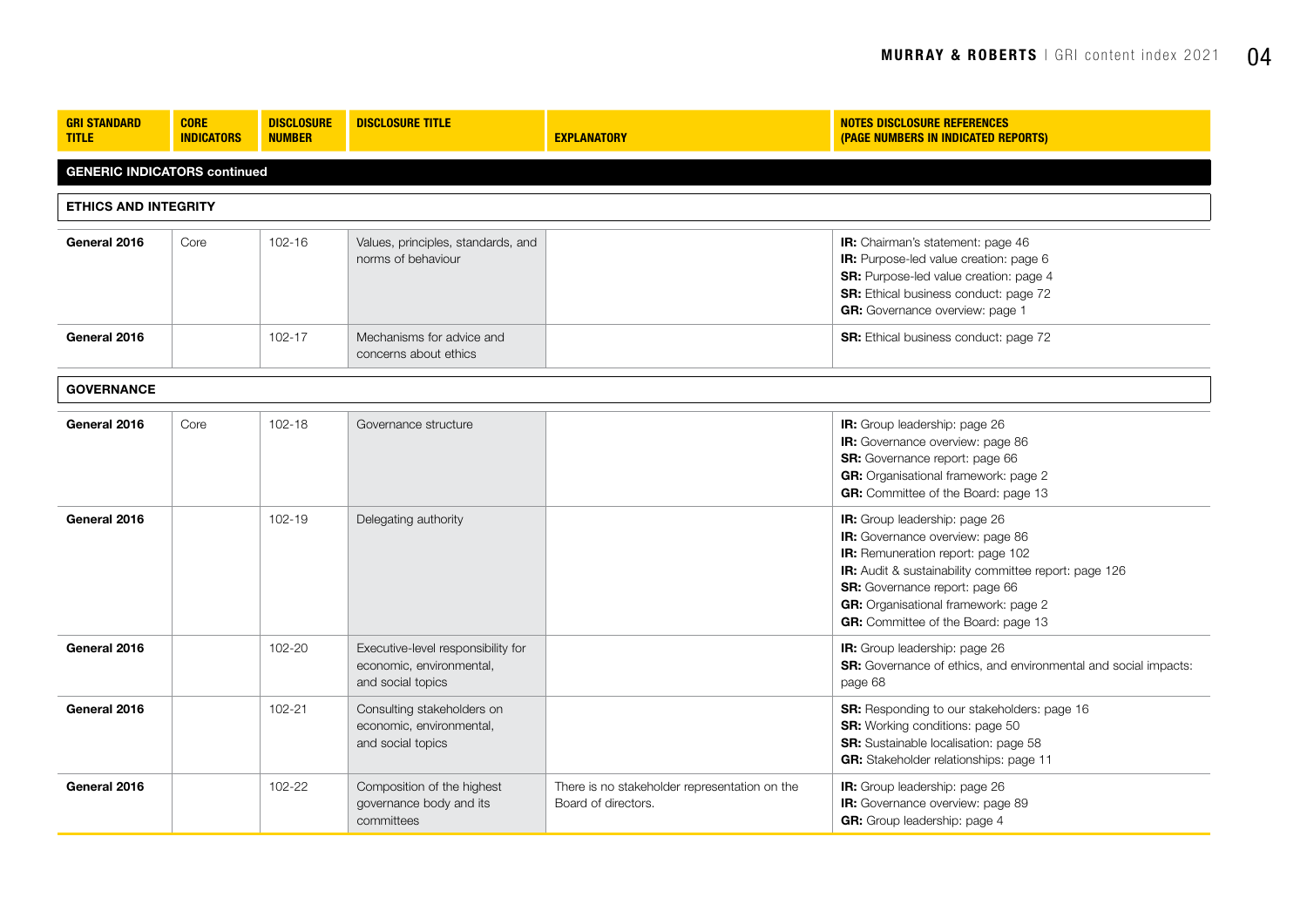| <b>GRI STANDARD</b><br><b>TITLE</b> | <b>CORE</b><br><b>INDICATORS</b>    | <b>DISCLOSURE</b><br><b>NUMBER</b> | <b>DISCLOSURE TITLE</b>                                                        | <b>EXPLANATORY</b>                                                                                                                  | <b>NOTES DISCLOSURE REFERENCES</b><br>(PAGE NUMBERS IN INDICATED REPORTS)                                                                                                                                                                                                                                                                                                                      |  |  |  |
|-------------------------------------|-------------------------------------|------------------------------------|--------------------------------------------------------------------------------|-------------------------------------------------------------------------------------------------------------------------------------|------------------------------------------------------------------------------------------------------------------------------------------------------------------------------------------------------------------------------------------------------------------------------------------------------------------------------------------------------------------------------------------------|--|--|--|
|                                     | <b>GENERIC INDICATORS continued</b> |                                    |                                                                                |                                                                                                                                     |                                                                                                                                                                                                                                                                                                                                                                                                |  |  |  |
| <b>GOVERNANCE continued</b>         |                                     |                                    |                                                                                |                                                                                                                                     |                                                                                                                                                                                                                                                                                                                                                                                                |  |  |  |
| General 2016                        |                                     | 102-23                             | Chair of the highest governance<br>body                                        | Chairman, Suresh Kana, is an independent<br>non-executive Board member.                                                             | IR: Group leadership: page 26<br>GR: Separation of roles and responsibilities: page 5                                                                                                                                                                                                                                                                                                          |  |  |  |
| General 2016                        |                                     | 102-24                             | Nominating and selecting the<br>highest governance body                        |                                                                                                                                     | GR: Board appointment process: page 6                                                                                                                                                                                                                                                                                                                                                          |  |  |  |
| General 2016                        |                                     | 102-25                             | Conflicts of interest                                                          |                                                                                                                                     | IR: Our governance outcomes: page 90<br>GR: Conflicts of interest and share dealings: page 9                                                                                                                                                                                                                                                                                                   |  |  |  |
| General 2016                        |                                     | 102-26                             | Role of highest governance body<br>in setting purpose, values, and<br>strategy |                                                                                                                                     | IR: Governance overview: page 89<br>GR: Strategy, performance and reporting: page 10                                                                                                                                                                                                                                                                                                           |  |  |  |
| General 2016                        |                                     | 102-28                             | Evaluating the highest<br>governance body's performance                        |                                                                                                                                     | IR: Board evaluation: page 89<br>SR: Governance of ethics, and environmental and social impacts:<br>page 68<br><b>GR:</b> Board evaluation: page 10                                                                                                                                                                                                                                            |  |  |  |
| General 2016                        |                                     | 102-29                             | Identifying and managing<br>economic, environmental, and<br>social impacts     |                                                                                                                                     | IR: Managing our material issues: page 30<br>SR: Our Sustainability Framework: page 11<br>SR: Managing our material issues: page 18                                                                                                                                                                                                                                                            |  |  |  |
| General 2016                        |                                     | 102-30                             | Effectiveness of risk management<br>processes                                  |                                                                                                                                     | IR: Engineered Excellence for strategic advantage: page 16<br>IR: Risk management report: page 94<br>SR: Climate change: page 22<br>SR: COVID-19: page 36<br>SR: Safety: page 38<br>SR: Occupational health and hygiene: page 45<br>SR: Governance of ethics, and environmental and social impacts:<br>page 68<br>SR: Supply chain management: page 74<br>GR: Committees of the Board: page 13 |  |  |  |
| General 2016                        |                                     | 102-31                             | Review of economic.<br>environmental, and social topics                        |                                                                                                                                     | <b>Group Sustainability Report 2021</b>                                                                                                                                                                                                                                                                                                                                                        |  |  |  |
| General 2016                        |                                     | 102-32                             | Highest governance body's role in<br>sustainability reporting                  | The social & ethics committee ensures the<br>integrity of the Group's sustainability report which<br>it approved on 30 August 2021. | <b>SR:</b> About this report: page 2<br>SR: Statements from the Board: page 8                                                                                                                                                                                                                                                                                                                  |  |  |  |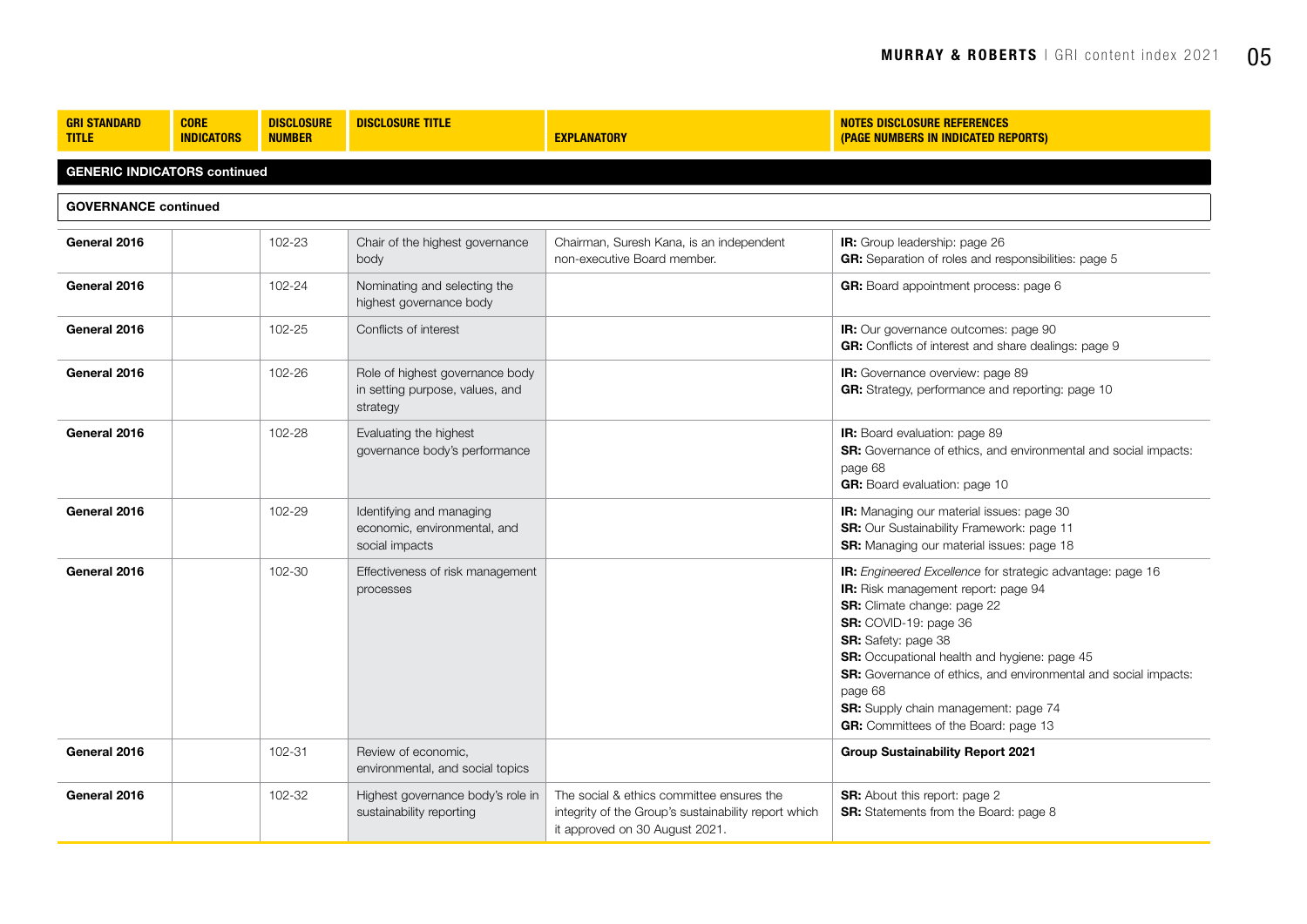| <b>GRI STANDARD</b><br><b>TITLE</b> | <b>CORE</b><br><b>INDICATORS</b>    | <b>DISCLOSURE</b><br><b>NUMBER</b> | <b>DISCLOSURE TITLE</b>                                       | <b>EXPLANATORY</b>                                                                                                                                                                                                                                                                                                                                                                                                                                                                                                                                                                                                                                                                                 | <b>NOTES DISCLOSURE REFERENCES</b><br>(PAGE NUMBERS IN INDICATED REPORTS)                                                                                                                                                  |  |  |  |
|-------------------------------------|-------------------------------------|------------------------------------|---------------------------------------------------------------|----------------------------------------------------------------------------------------------------------------------------------------------------------------------------------------------------------------------------------------------------------------------------------------------------------------------------------------------------------------------------------------------------------------------------------------------------------------------------------------------------------------------------------------------------------------------------------------------------------------------------------------------------------------------------------------------------|----------------------------------------------------------------------------------------------------------------------------------------------------------------------------------------------------------------------------|--|--|--|
|                                     | <b>GENERIC INDICATORS continued</b> |                                    |                                                               |                                                                                                                                                                                                                                                                                                                                                                                                                                                                                                                                                                                                                                                                                                    |                                                                                                                                                                                                                            |  |  |  |
| <b>GOVERNANCE continued</b>         |                                     |                                    |                                                               |                                                                                                                                                                                                                                                                                                                                                                                                                                                                                                                                                                                                                                                                                                    |                                                                                                                                                                                                                            |  |  |  |
| General 2016                        |                                     | 102-35                             | Remuneration policies                                         |                                                                                                                                                                                                                                                                                                                                                                                                                                                                                                                                                                                                                                                                                                    | <b>IR:</b> Remuneration report: page 102                                                                                                                                                                                   |  |  |  |
| General 2016                        |                                     | 102-36                             | Process for determining<br>remuneration                       |                                                                                                                                                                                                                                                                                                                                                                                                                                                                                                                                                                                                                                                                                                    | <b>IR:</b> Remuneration report: page 102                                                                                                                                                                                   |  |  |  |
| <b>STAKEHOLDER ENGAGEMENT</b>       |                                     |                                    |                                                               |                                                                                                                                                                                                                                                                                                                                                                                                                                                                                                                                                                                                                                                                                                    |                                                                                                                                                                                                                            |  |  |  |
| General 2016                        | Core                                | 102-40                             | List of stakeholder groups                                    |                                                                                                                                                                                                                                                                                                                                                                                                                                                                                                                                                                                                                                                                                                    | <b>SR:</b> Responding to our stakeholders: page 16                                                                                                                                                                         |  |  |  |
| General 2016                        | Core                                | 102-41                             | Collective bargaining agreements                              |                                                                                                                                                                                                                                                                                                                                                                                                                                                                                                                                                                                                                                                                                                    | <b>SR:</b> Working conditions: page 50                                                                                                                                                                                     |  |  |  |
| General 2016                        | Core                                | 102-42                             | Identifying and selecting<br>stakeholders                     |                                                                                                                                                                                                                                                                                                                                                                                                                                                                                                                                                                                                                                                                                                    | <b>SR:</b> Responding to our stakeholders: page 16                                                                                                                                                                         |  |  |  |
| General 2016                        | Core                                | 102-43                             | Approach to stakeholder<br>engagement                         | Stakeholder engagement is undertaken on an<br>ongoing basis and not specifically as part of the<br>report preparation process.                                                                                                                                                                                                                                                                                                                                                                                                                                                                                                                                                                     | SR: Stakeholder engagement policy: Page 13<br><b>SR:</b> Responding to our stakeholders: page 16<br><b>GR:</b> Stakeholder relationships: page 11                                                                          |  |  |  |
| General 2016                        | Core                                | 102-44                             | Key topics and concerns raised                                |                                                                                                                                                                                                                                                                                                                                                                                                                                                                                                                                                                                                                                                                                                    | <b>SR:</b> Responding to our stakeholders: page 16                                                                                                                                                                         |  |  |  |
| <b>REPORTING PRACTICE</b>           |                                     |                                    |                                                               |                                                                                                                                                                                                                                                                                                                                                                                                                                                                                                                                                                                                                                                                                                    |                                                                                                                                                                                                                            |  |  |  |
| General 2016                        | Core                                | 102-45                             | Entities included in the<br>consolidated financial statements |                                                                                                                                                                                                                                                                                                                                                                                                                                                                                                                                                                                                                                                                                                    | <b>IR:</b> About this report: page 2<br>IR: Summarised financial results: page 124 AFS online<br><b>SR:</b> About this report: page 2                                                                                      |  |  |  |
| General 2016                        | Core                                | 102-46                             | Defining report content and topic<br>boundaries               | The materiality determination process considered<br>the top issues that the Board and management<br>dealt with during the year, the strategic plans of<br>the Group and business platforms, the Group's<br>register of strategic risks, and issues raised<br>through engagement with analysts and investors,<br>business associations, non-governmental<br>organisations and other civil society structures, as<br>well as those reported on in the media. In<br>addition, an independent assessment was<br>conducted on the Group's ESG performance and<br>disclosure, providing a baseline for further<br>improvement. These exercises were used to<br>identify the reporting content of the SR. | IR: About this report: page 2<br><b>IR:</b> Managing our material issues: page 30<br><b>SR:</b> About this report: page 2<br>SR: Our Sustainability Framework: page 11<br><b>SR:</b> Managing our material issues: page 18 |  |  |  |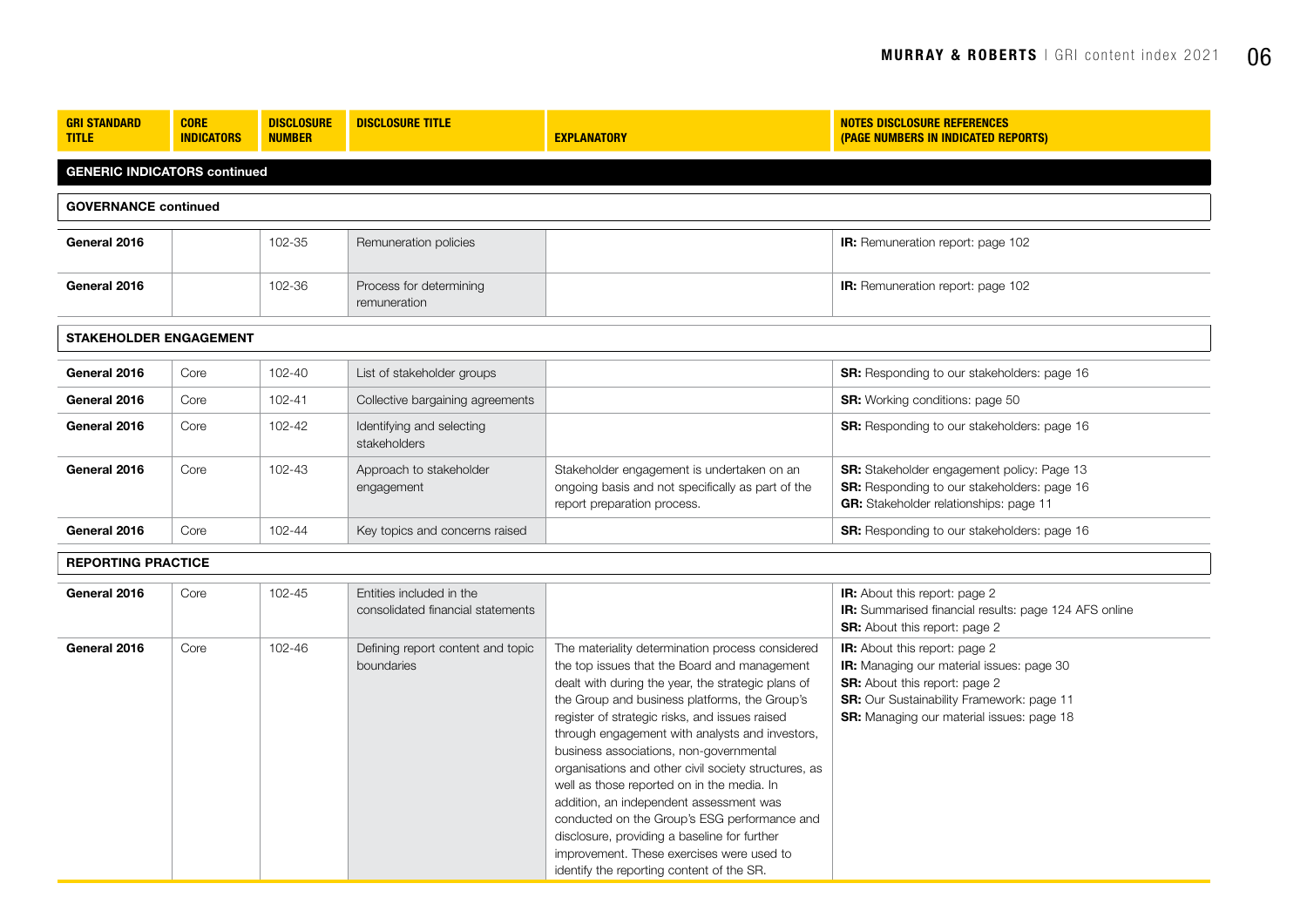| <b>GRI STANDARD</b><br><b>TITLE</b> | <b>CORE</b><br><b>INDICATORS</b>    | <b>DISCLOSURE</b><br><b>NUMBER</b> | <b>DISCLOSURE TITLE</b>                                     | <b>EXPLANATORY</b>                                                                                                                                                                                                | <b>NOTES DISCLOSURE REFERENCES</b><br>(PAGE NUMBERS IN INDICATED REPORTS)                            |  |  |  |
|-------------------------------------|-------------------------------------|------------------------------------|-------------------------------------------------------------|-------------------------------------------------------------------------------------------------------------------------------------------------------------------------------------------------------------------|------------------------------------------------------------------------------------------------------|--|--|--|
|                                     | <b>GENERIC INDICATORS continued</b> |                                    |                                                             |                                                                                                                                                                                                                   |                                                                                                      |  |  |  |
| <b>REPORTING PRACTICE continued</b> |                                     |                                    |                                                             |                                                                                                                                                                                                                   |                                                                                                      |  |  |  |
| General 2016                        | Core                                | 102-47                             | List of material topics                                     |                                                                                                                                                                                                                   | <b>SR:</b> Our Sustainability Framework: page 11<br><b>SR:</b> Managing our material issues: page 18 |  |  |  |
| General 2016                        | Core                                | 102-48                             | Restatements of information                                 | Clearly noted throughout all reports.                                                                                                                                                                             |                                                                                                      |  |  |  |
| General 2016                        | Core                                | 102-49                             | Changes in reporting                                        | During the year, the Sustainability<br>Framework was revised to further integrate and<br>harmonise ESG imperatives with commercial<br>opportunities. The structure of this year's report<br>reflects this change. |                                                                                                      |  |  |  |
| General 2016                        | Core                                | 102-50                             | Reporting period                                            | 30 June 2020                                                                                                                                                                                                      |                                                                                                      |  |  |  |
| General 2016                        | Core                                | 102-51                             | Date of most recent report                                  | 30 June 2019                                                                                                                                                                                                      |                                                                                                      |  |  |  |
| General 2016                        | Core                                | 102-52                             | Reporting cycle                                             | Annual                                                                                                                                                                                                            |                                                                                                      |  |  |  |
| General 2016                        | Core                                | 102-53                             | Contact point for questions<br>regarding the report         |                                                                                                                                                                                                                   | <b>SR:</b> About this report: page 3                                                                 |  |  |  |
| General 2016                        | Core                                | 102-54                             | Claims of reporting in accordance<br>with the GRI standards | This report has been prepared in accordance with<br>the GRI Standards: core option.                                                                                                                               |                                                                                                      |  |  |  |
| General 2016                        | Core                                | 102-55                             | <b>GRI</b> content index                                    | This document.                                                                                                                                                                                                    |                                                                                                      |  |  |  |
| General 2016                        | Core                                | 102-56                             | External assurance                                          |                                                                                                                                                                                                                   | <b>SR:</b> Independent limited assurance report: page 79                                             |  |  |  |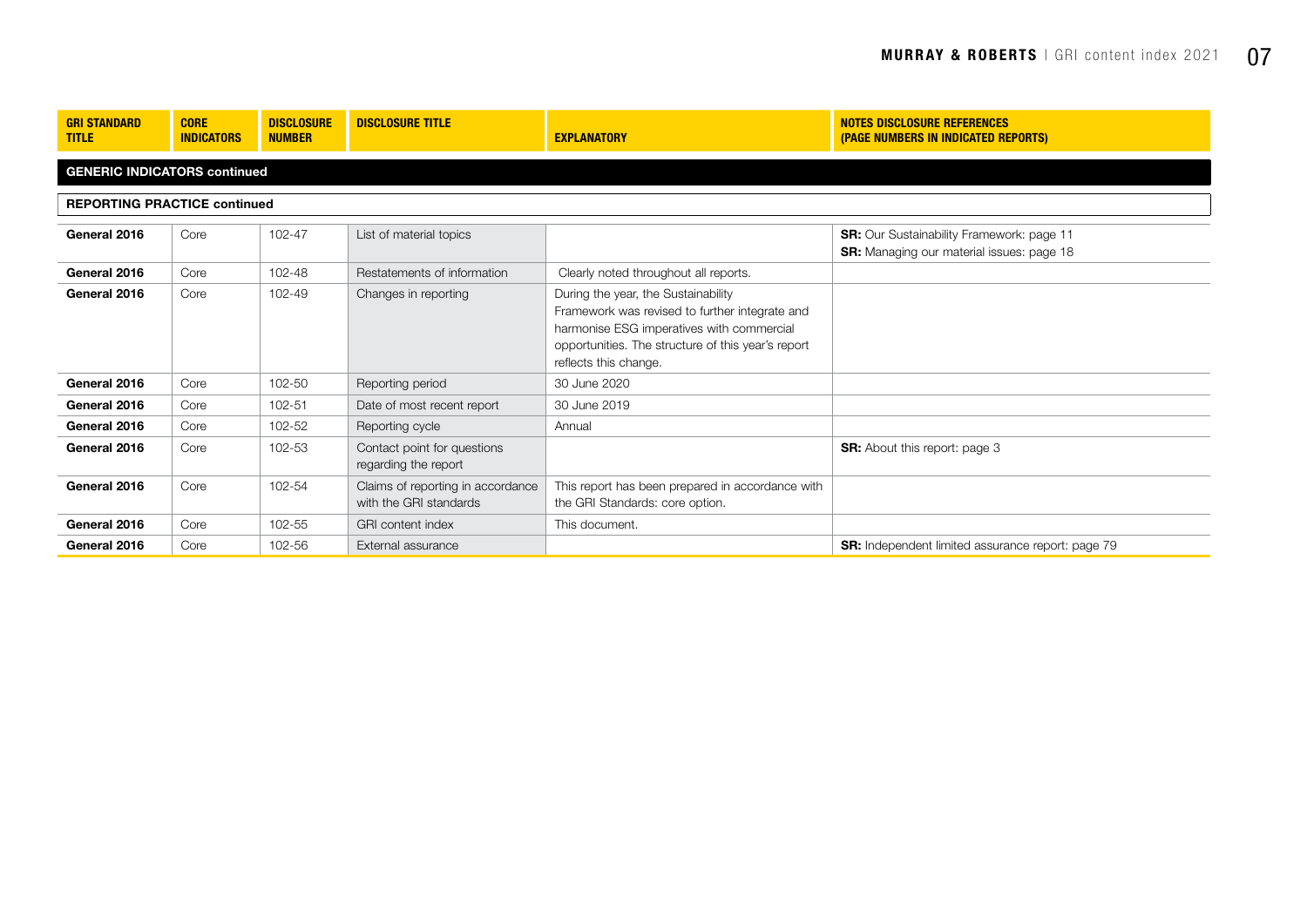| <b>GRI STANDARD</b><br><b>TITLE</b>      | <b>DISCLOSURE</b><br><b>NUMBER</b> | <b>DISCLOSURE TITLE</b>                                                              | <b>DISCLOSURE REFERENCES</b><br>(PAGE NUMBERS IN INDICATED REPORTS)                                                                                                                                                                                                                                                                                                                     | <b>EXPLANATORY NOTES</b>                                                                                                                                                          |
|------------------------------------------|------------------------------------|--------------------------------------------------------------------------------------|-----------------------------------------------------------------------------------------------------------------------------------------------------------------------------------------------------------------------------------------------------------------------------------------------------------------------------------------------------------------------------------------|-----------------------------------------------------------------------------------------------------------------------------------------------------------------------------------|
| <b>SPECIFIC INDICATORS</b>               |                                    |                                                                                      |                                                                                                                                                                                                                                                                                                                                                                                         |                                                                                                                                                                                   |
| <b>ECONOMIC PERFORMANCE</b>              |                                    |                                                                                      |                                                                                                                                                                                                                                                                                                                                                                                         |                                                                                                                                                                                   |
| 201 Economic<br>performance 2016         | $201 - 1$                          | Direct economic value generated<br>and distributed                                   | Direct economic value generated and distributed is<br>disclosed in the value-added statement and the<br>community development projects of the 2021<br>Sustainability Report                                                                                                                                                                                                             | IR: Statement of value created: page 138<br><b>SR:</b> Purpose-led value creation: page 7<br>SR: Meaningful community support: page 62                                            |
| 201 Economic<br>performance 2016         | $201 - 2$                          | Financial implications and other<br>risks and opportunities due to<br>climate change |                                                                                                                                                                                                                                                                                                                                                                                         | SR: Climate change: page 22<br>CDP submission: https://www.cdp.net/en and www.murrob.com.                                                                                         |
| 201 Economic<br>performance 2016         | $201 - 3$                          | Defined benefit plan obligations<br>and other retirement plans                       |                                                                                                                                                                                                                                                                                                                                                                                         | <b>IR:</b> Remuneration report: page 102                                                                                                                                          |
| 201 Economic<br>performance 2016         | $201 - 4$                          | Financial assistance received from<br>government                                     | The Group did not receive any significant financial<br>assistance from the South African Government during<br>the reporting year.                                                                                                                                                                                                                                                       |                                                                                                                                                                                   |
| <b>MARKET PRESENCE</b>                   |                                    |                                                                                      |                                                                                                                                                                                                                                                                                                                                                                                         |                                                                                                                                                                                   |
| 202 Market presence<br>2016              | $202 - 2$                          | Proportion of senior management<br>hired from the local community                    | Our commitment to broad-based black economic<br>empowerment in South Africa ensures that we drive<br>employment equity at all levels of the South African<br>operation. We are also committed to promoting<br>'localisation' at our other global operations.                                                                                                                            | SR: Diversity and inclusion: page 57 (employment equity table is<br>on page 57)<br>SR: Sustainable localisation: page 58                                                          |
| <b>INDIRECT ECONOMIC IMPACTS</b>         |                                    |                                                                                      |                                                                                                                                                                                                                                                                                                                                                                                         |                                                                                                                                                                                   |
| 203 Indirect<br>economic impacts<br>2016 | $203 - 1$                          | Infrastructure investments and<br>services supported                                 | As an engineering and construction Group, the<br>nature of our business facilitates the development<br>of infrastructure, which in turn, contributes to the<br>socioeconomic development and sustainable growth of<br>the economies in which we operate. These projects are<br>commercial engagements. Examples of the platform<br>projects can be found in the 2021 Integrated Report. | IR: Business platform reviews: page 58                                                                                                                                            |
| 203 Indirect<br>economic impacts<br>2016 | $203 - 2$                          | Significant indirect economic<br>impacts                                             |                                                                                                                                                                                                                                                                                                                                                                                         | <b>SR:</b> Learning and development: page 52<br>SR: Diversity and inclusion: page 54<br>SR: Sustainable localisation: page 58<br><b>SR:</b> Meaningful community support: page 62 |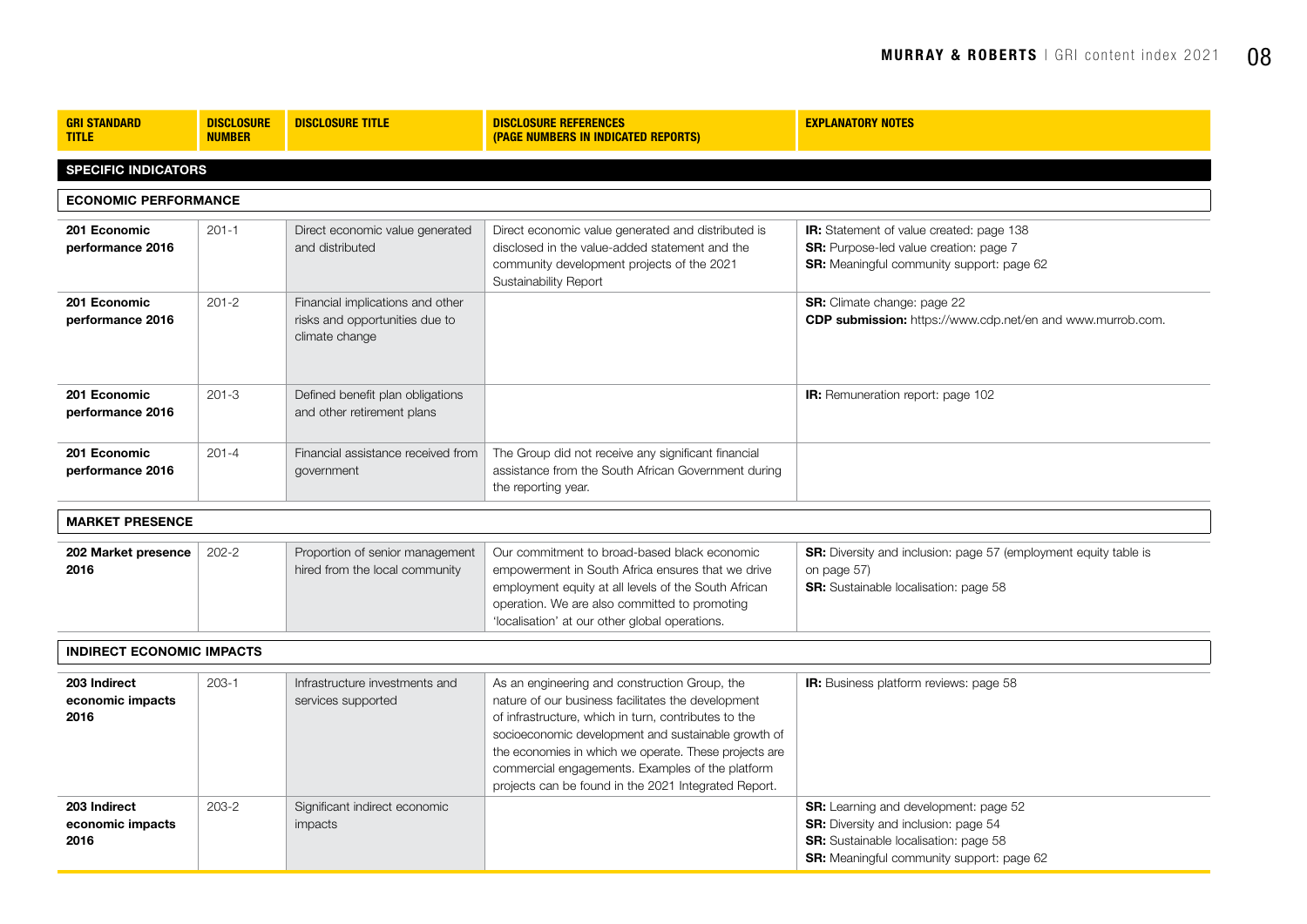| <b>GRI STANDARD</b><br><b>TITLE</b>  | <b>DISCLOSURE</b><br><b>NUMBER</b> | <b>DISCLOSURE TITLE</b>                                                                                                    | <b>DISCLOSURE REFERENCES</b><br>(PAGE NUMBERS IN INDICATED REPORTS)                                                                                                                | <b>EXPLANATORY NOTES</b>                                                                                                                             |
|--------------------------------------|------------------------------------|----------------------------------------------------------------------------------------------------------------------------|------------------------------------------------------------------------------------------------------------------------------------------------------------------------------------|------------------------------------------------------------------------------------------------------------------------------------------------------|
| <b>SPECIFIC INDICATORS continued</b> |                                    |                                                                                                                            |                                                                                                                                                                                    |                                                                                                                                                      |
| <b>PROCUREMENT PRACTICES</b>         |                                    |                                                                                                                            |                                                                                                                                                                                    |                                                                                                                                                      |
| 204 Procurement<br>practices 2016    | $204 - 1$                          | Proportion of spending on local<br>suppliers                                                                               | We aim to procure locally in all countries of operation<br>and in South Africa we drive preferential procurement<br>with black suppliers as part of our transformation<br>efforts. | <b>IR:</b> Statement of value created: page 138<br>SR: Sustainable localisation: page 58 (B-BBEE page 61)                                            |
| <b>ANTI-CORRUPTION</b>               |                                    |                                                                                                                            |                                                                                                                                                                                    |                                                                                                                                                      |
| 205 Anti-corruption<br>2016          | $205 - 3$                          | Confirmed incidents of corruption<br>and actions taken                                                                     | No confirmed incidents of corruption were reported<br>during FY2021.                                                                                                               | <b>SR:</b> Ethical business conduct: page 72                                                                                                         |
| <b>ANTI-COMPETITIVE BEHAVIOUR</b>    |                                    |                                                                                                                            |                                                                                                                                                                                    |                                                                                                                                                      |
| 206 Anti-competitive<br>behaviour    | $206-1$                            | Legal actions for anti-competitive<br>behaviour, anti-trust, and<br>monopoly practices                                     | No legal actions were pending or completed during<br>FY2021 regarding anti-competitive behaviour.                                                                                  | <b>SR:</b> Ethical business conduct: page 72                                                                                                         |
| <b>ENERGY</b>                        |                                    |                                                                                                                            |                                                                                                                                                                                    |                                                                                                                                                      |
| 302 Energy 2016                      | $302 - 1$                          | Energy consumption within the<br>organisation                                                                              |                                                                                                                                                                                    | SR: Climate change: page 22<br>Additional information can be found in our response to the climate CDP:<br>https://www.cdp.net/en and www.murrob.com. |
| <b>WATER</b>                         |                                    |                                                                                                                            |                                                                                                                                                                                    |                                                                                                                                                      |
| 303 Water 2018                       | $303 - 1$<br>$303 - 2$             | Management approach<br>lnteractions with water as a<br>shared resource<br>Management of water<br>discharge-related impacts |                                                                                                                                                                                    | <b>SR:</b> Climate change: page 22<br>Additional information can be found in our response to the CDP Water<br>Programme: https://www.cdp.net/en      |
| 303 Water 2018                       | $303 - 3$                          | Water withdrawal                                                                                                           |                                                                                                                                                                                    |                                                                                                                                                      |
| 303 Water 2018                       | $303 - 4$                          | Water consumption                                                                                                          |                                                                                                                                                                                    |                                                                                                                                                      |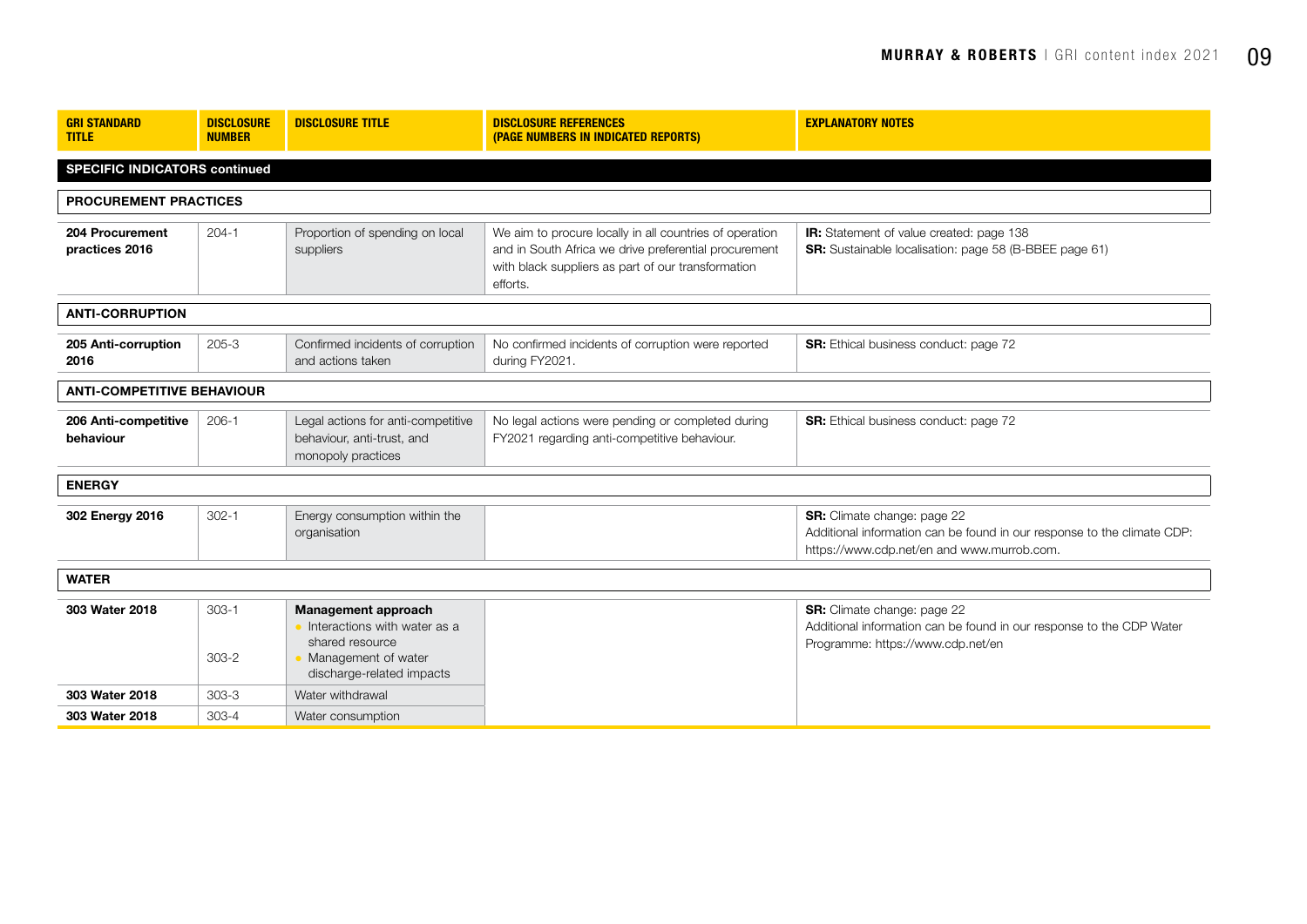| <b>GRI STANDARD</b><br><b>TITLE</b>         | <b>DISCLOSURE</b><br><b>NUMBER</b> | <b>DISCLOSURE TITLE</b>                                                         | <b>DISCLOSURE REFERENCES</b><br>(PAGE NUMBERS IN INDICATED REPORTS)                                                                                                                                                                                                                                                                                                                                                                                        | <b>EXPLANATORY NOTES</b>                                                                                   |  |
|---------------------------------------------|------------------------------------|---------------------------------------------------------------------------------|------------------------------------------------------------------------------------------------------------------------------------------------------------------------------------------------------------------------------------------------------------------------------------------------------------------------------------------------------------------------------------------------------------------------------------------------------------|------------------------------------------------------------------------------------------------------------|--|
| <b>SPECIFIC INDICATORS continued</b>        |                                    |                                                                                 |                                                                                                                                                                                                                                                                                                                                                                                                                                                            |                                                                                                            |  |
| <b>BIODIVERSITY</b>                         |                                    |                                                                                 |                                                                                                                                                                                                                                                                                                                                                                                                                                                            |                                                                                                            |  |
| 304 Biodiversity 2016                       | $304 - 2$                          | Significant impacts of activities,<br>products, and services on<br>biodiversity | In the year ahead, a high-level biodiversity and land<br>assessment will be undertaken to understand the<br>current landscape on biodiversity reporting and<br>standards, and Murray & Roberts' role and<br>responsibilities towards biodiversity.                                                                                                                                                                                                         |                                                                                                            |  |
| <b>EMISSIONS</b>                            |                                    |                                                                                 |                                                                                                                                                                                                                                                                                                                                                                                                                                                            |                                                                                                            |  |
| 305 Emissions 2016                          | $305 - 1$                          | Direct (Scope 1) GHG emissions                                                  | Greenhouse gas emissions have been calculated and<br>reported in accordance with the GHG Protocol using                                                                                                                                                                                                                                                                                                                                                    | <b>SR:</b> Climate change: page 22<br>Additional information can be found in our response to the CDP Water |  |
| 305 Emissions 2016                          | $305 - 2$                          | Energy indirect (Scope 2) GHG<br>emissions                                      | an operational control approach.                                                                                                                                                                                                                                                                                                                                                                                                                           | Programme: https://www.cdp.net/en                                                                          |  |
| <b>EFFLUENTS AND WASTE</b>                  |                                    |                                                                                 |                                                                                                                                                                                                                                                                                                                                                                                                                                                            |                                                                                                            |  |
| 306 Effluents and<br>waste 2016             | $306 - 2$                          | Waste by type and disposal<br>method                                            |                                                                                                                                                                                                                                                                                                                                                                                                                                                            | SR: Responsible production: page 29                                                                        |  |
| <b>ENVIRONMENTAL COMPLIANCE</b>             |                                    |                                                                                 |                                                                                                                                                                                                                                                                                                                                                                                                                                                            |                                                                                                            |  |
| <b>307 Environmental</b><br>compliance 2016 | $307 - 1$                          | Non-compliance with<br>environmental laws and<br>regulations                    | No material fines or non-monetary sanctions for<br>non-compliance with environmental laws and<br>requlations were received during FY2021.                                                                                                                                                                                                                                                                                                                  | SR: Responsible production: page 31                                                                        |  |
| <b>EMPLOYMENT</b>                           |                                    |                                                                                 |                                                                                                                                                                                                                                                                                                                                                                                                                                                            |                                                                                                            |  |
| 401 Employment<br>2016                      | $401 - 1$                          | New employee hires and<br>employee turnover                                     | As a project-based business we mobilise the required<br>skills at the start of a project and demobilise at its end.<br>In South Africa, employee appointments are robustly<br>documented and measured for employment equity<br>purposes. This also applies in our other operations as<br>part of our commitment to be aware of and responsive<br>to the specific diversity priorities of the many different<br>countries and cultures in which we operate. | <b>SR:</b> Working conditions: page 51                                                                     |  |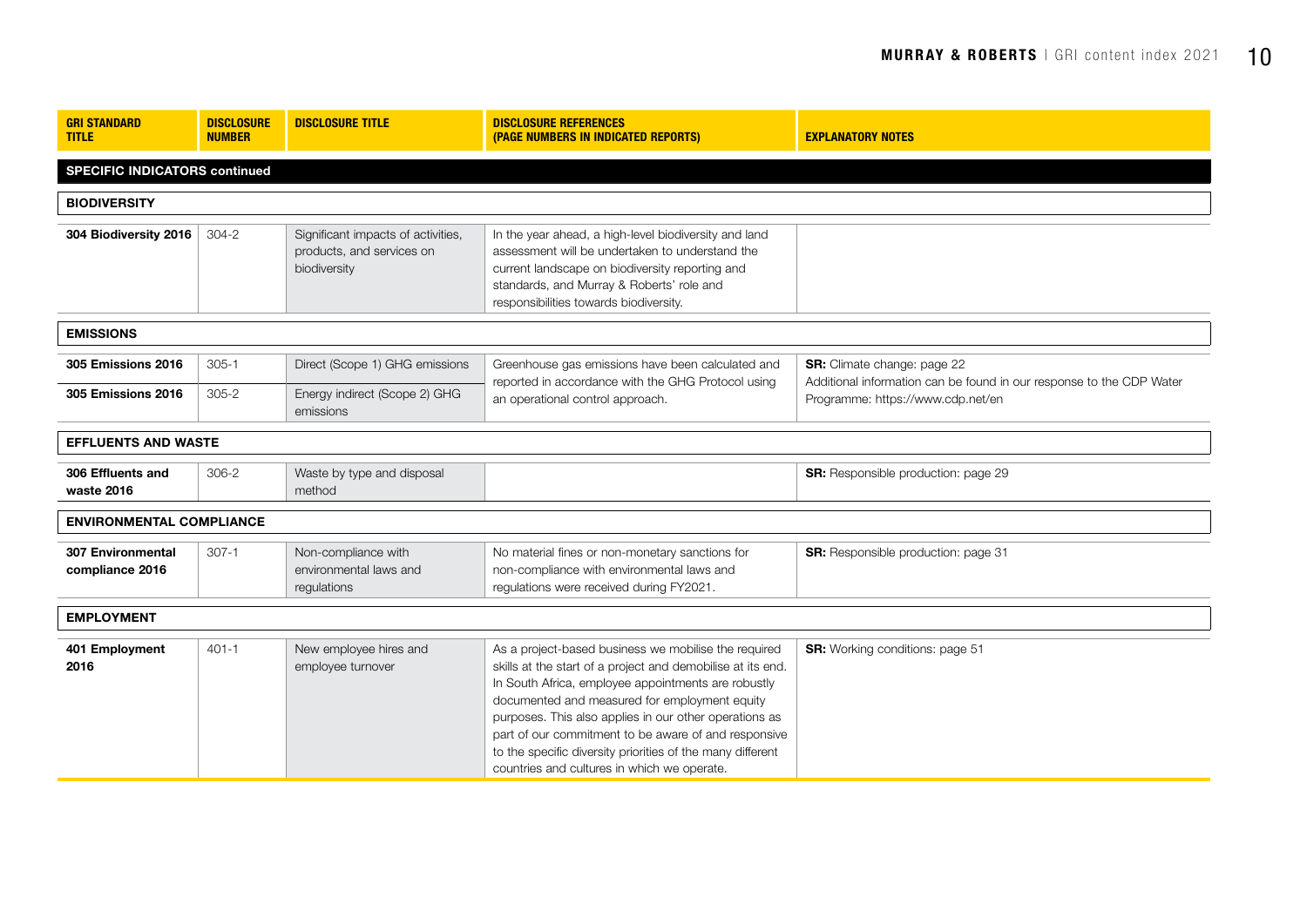| <b>GRI STANDARD</b><br><b>TITLE</b>           | <b>DISCLOSURE</b><br><b>NUMBER</b>                                      | <b>DISCLOSURE TITLE</b>                                                                                                                                                                                                                                                                                                                                                                                                                                                                                           | <b>DISCLOSURE REFERENCES</b><br>(PAGE NUMBERS IN INDICATED REPORTS)                                                                                                                                                                                                                                                                                                                                                                                                                                                                                                                                                                                                                                                                                                                                                                                                                                                                                                                                                       | <b>EXPLANATORY NOTES</b>                                                                                                                                                                           |  |  |  |  |  |
|-----------------------------------------------|-------------------------------------------------------------------------|-------------------------------------------------------------------------------------------------------------------------------------------------------------------------------------------------------------------------------------------------------------------------------------------------------------------------------------------------------------------------------------------------------------------------------------------------------------------------------------------------------------------|---------------------------------------------------------------------------------------------------------------------------------------------------------------------------------------------------------------------------------------------------------------------------------------------------------------------------------------------------------------------------------------------------------------------------------------------------------------------------------------------------------------------------------------------------------------------------------------------------------------------------------------------------------------------------------------------------------------------------------------------------------------------------------------------------------------------------------------------------------------------------------------------------------------------------------------------------------------------------------------------------------------------------|----------------------------------------------------------------------------------------------------------------------------------------------------------------------------------------------------|--|--|--|--|--|
|                                               | <b>LABOUR/MANAGEMENT RELATIONS</b>                                      |                                                                                                                                                                                                                                                                                                                                                                                                                                                                                                                   |                                                                                                                                                                                                                                                                                                                                                                                                                                                                                                                                                                                                                                                                                                                                                                                                                                                                                                                                                                                                                           |                                                                                                                                                                                                    |  |  |  |  |  |
| 402 Labour/<br>management<br>relations 2016   | $402 - 1$                                                               | Minimum notice periods regarding<br>operational changes                                                                                                                                                                                                                                                                                                                                                                                                                                                           | In South Africa, the minimum notice period in terms of<br>the country's Labour Relations Act, 66 of 1995 is four<br>weeks for employees who have been employed for<br>more than one year. We are fully compliant with this<br>legislative requirement, as well as any related legislation<br>in other jurisdictions.                                                                                                                                                                                                                                                                                                                                                                                                                                                                                                                                                                                                                                                                                                      |                                                                                                                                                                                                    |  |  |  |  |  |
| <b>OCCUPATIONAL HEALTH AND SAFETY</b>         |                                                                         |                                                                                                                                                                                                                                                                                                                                                                                                                                                                                                                   |                                                                                                                                                                                                                                                                                                                                                                                                                                                                                                                                                                                                                                                                                                                                                                                                                                                                                                                                                                                                                           |                                                                                                                                                                                                    |  |  |  |  |  |
| 403 Occupational<br>health and safety<br>2018 | $403 - 1$<br>$403 - 2$<br>$403 - 1$<br>403-4<br>403-5<br>403-6<br>403-7 | <b>Management approach</b><br>Occupational health and safety<br>management system<br>Hazard identification, risk<br>assessment, and incident<br>investigation<br>Occupational health services<br>Worker participation,<br>consultation, and<br>communication on<br>occupational health and safety<br>Worker training on<br>occupational health and safety<br>Promotion of worker health<br>Prevention and mitigation of<br>occupational health and safety<br>impacts directly linked by<br>business relationships | We do not measure our safety performance in line<br>with the GRI's breakdown by region and gender.<br>However health and safety is a strategic objective for<br>Murray & Roberts and we use a robust set of leading<br>and lagging indicators to measure our performance.<br>These indicators and our initiatives to improve our<br>health and safety performance are thoroughly reported<br>in the sustainability report. Our safety metrics include<br>our joint-venture partners and subcontractors.<br>Our organisational learning initiatives share knowledge<br>among managers, employees and subcontractors.<br>We also conduct culture and climate surveys to gain<br>insight on what employees feel are prevailing issues<br>that need to be addressed in our health and safety<br>performance.<br>Our HSE system, including occupational health and<br>hygiene performance, covers all business platforms<br>and their joint venture partners, service providers and<br>subcontractors working on our projects. | IR: Engineered Excellence for strategic advantage: page 16<br>IR: Business platform reviews: page 58<br>SR: COVID-19: page 36<br><b>SR:</b> Safety: page 38<br>SR: Occupational health and hygiene |  |  |  |  |  |
| 403 Occupational<br>health and safety<br>2018 | 403-9                                                                   | Work-related injuries                                                                                                                                                                                                                                                                                                                                                                                                                                                                                             |                                                                                                                                                                                                                                                                                                                                                                                                                                                                                                                                                                                                                                                                                                                                                                                                                                                                                                                                                                                                                           | IR: Engineered Excellence for strategic advantage: page 16<br><b>IR:</b> Business platform reviews: page 58<br>SR: Safety: page 38                                                                 |  |  |  |  |  |
| 403 Occupational<br>health and safety<br>2018 | 403-10                                                                  | Work-related ill health                                                                                                                                                                                                                                                                                                                                                                                                                                                                                           |                                                                                                                                                                                                                                                                                                                                                                                                                                                                                                                                                                                                                                                                                                                                                                                                                                                                                                                                                                                                                           | SR: COVID-19: page 36<br>SR: Occupational health and hygiene                                                                                                                                       |  |  |  |  |  |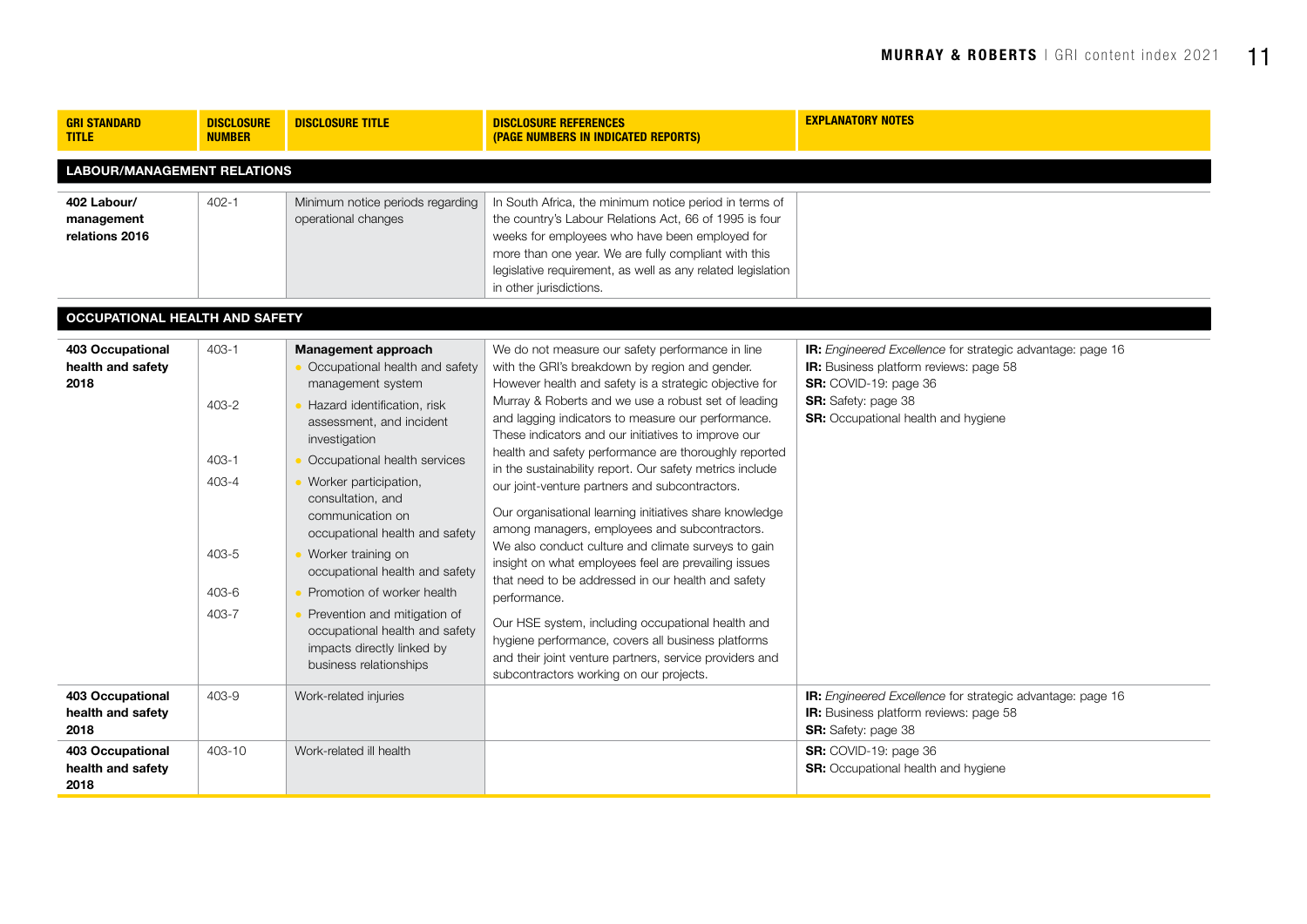| <b>GRI STANDARD</b><br><b>TITLE</b>                                  | <b>DISCLOSURE</b><br><b>NUMBER</b> | <b>DISCLOSURE TITLE</b>                                                                                                 | <b>DISCLOSURE REFERENCES</b><br>(PAGE NUMBERS IN INDICATED REPORTS)                                                                                                                                                                                                                                                                                                                                                              | <b>EXPLANATORY NOTES</b>                                                                                                                                                                  |  |  |  |
|----------------------------------------------------------------------|------------------------------------|-------------------------------------------------------------------------------------------------------------------------|----------------------------------------------------------------------------------------------------------------------------------------------------------------------------------------------------------------------------------------------------------------------------------------------------------------------------------------------------------------------------------------------------------------------------------|-------------------------------------------------------------------------------------------------------------------------------------------------------------------------------------------|--|--|--|
| <b>TRAINING AND EDUCATION</b>                                        |                                    |                                                                                                                         |                                                                                                                                                                                                                                                                                                                                                                                                                                  |                                                                                                                                                                                           |  |  |  |
| 404 Training and<br>education 2016                                   | 404-2                              | Programmes for upgrading employee skills and transition assistance programmes                                           |                                                                                                                                                                                                                                                                                                                                                                                                                                  | <b>SR:</b> Leadership: page 48<br>SR: Learning and development: page 52                                                                                                                   |  |  |  |
| 404 Training and<br>education 2016                                   | 404-3                              | Percentage of employees receiving regular performance and career development reviews                                    |                                                                                                                                                                                                                                                                                                                                                                                                                                  | <b>SR:</b> People management: page 47<br><b>SR:</b> Leadership: page 48                                                                                                                   |  |  |  |
| DIVERSITY AND EQUAL OPPORTUNITY                                      |                                    |                                                                                                                         |                                                                                                                                                                                                                                                                                                                                                                                                                                  |                                                                                                                                                                                           |  |  |  |
| 405 Diversity and<br>equal opportunity<br>2016                       | $405 - 1$                          | Diversity of governance bodies<br>and employees                                                                         | The age of employees is not disclosed as this is not<br>considered material, however this data is readily<br>available on request. Diversity data is provided for<br>employees in South Africa and gender at Group level.                                                                                                                                                                                                        | IR: Group leadership: page 26<br>IR: Governance overview: page 89<br>SR: Diversity and inclusion: page 54<br>SR: Sustainable localisation: page 58<br><b>GR:</b> Group leadership: page 4 |  |  |  |
| <b>NON-DISCRIMINATION</b>                                            |                                    |                                                                                                                         |                                                                                                                                                                                                                                                                                                                                                                                                                                  |                                                                                                                                                                                           |  |  |  |
| 406 Non-<br>discrimination 2016                                      | $406 - 1$                          | Incidents of discrimination and<br>corrective actions taken                                                             | We do not report the incidents received through the<br>whistle-blowing hotline by category. However, in line<br>with our zero tolerance to any instance of unfair<br>discrimination, all reports and complaints relating to<br>discrimination are investigated and appropriate action<br>taken in every instance in which unethical behaviour<br>is confirmed.                                                                   | <b>SR:</b> Employment equity: page 57<br><b>SR:</b> Ethical business conduct: page 73                                                                                                     |  |  |  |
| FREEDOM OF ASSOCIATION AND COLLECTIVE BARGAINING                     |                                    |                                                                                                                         |                                                                                                                                                                                                                                                                                                                                                                                                                                  |                                                                                                                                                                                           |  |  |  |
| 407 Freedom of<br>association and<br>collective bargaining<br>(2016) | $407 - 1$                          | Operations and suppliers in which<br>the right to freedom of<br>association and collective<br>bargaining may be at risk | We have not identified any operations within the Group<br>where freedom of association or collective bargaining<br>have been found to be at risk. Our human resources<br>and labour policies, support and respect the rights of<br>workers as enshrined within the South African Bill of<br>Rights and international standards. We also comply<br>with the business principles set out by the United<br>Nation's Global Compact. | SR: People management: page 47<br><b>SR:</b> Working conditions: page 51<br><b>SR:</b> Ethical business conduct: page 72                                                                  |  |  |  |
|                                                                      |                                    |                                                                                                                         | Information relating to suppliers is not available.                                                                                                                                                                                                                                                                                                                                                                              |                                                                                                                                                                                           |  |  |  |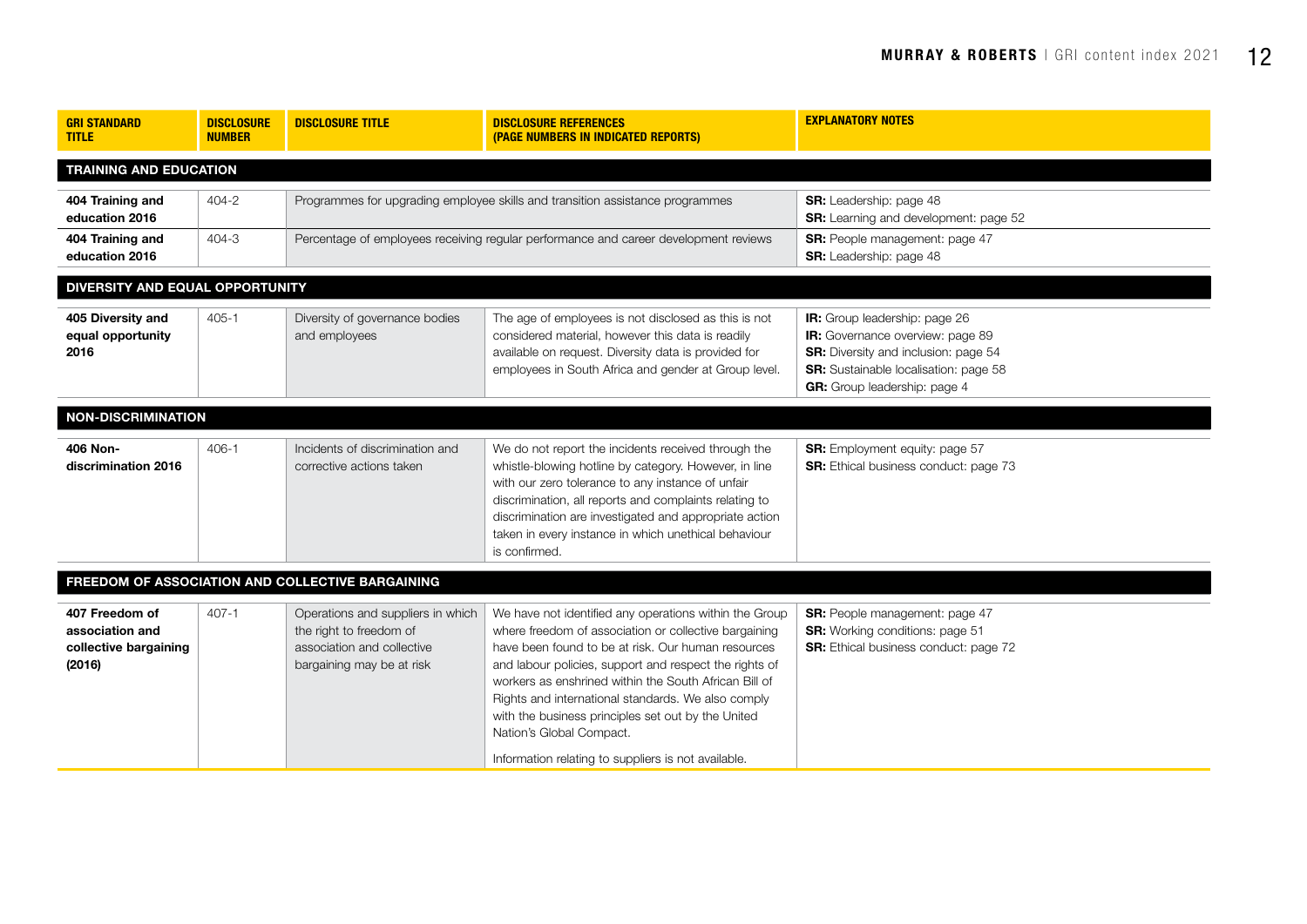| <b>GRI STANDARD</b><br><b>TITLE</b>         | <b>DISCLOSURE</b><br><b>NUMBER</b> | <b>DISCLOSURE TITLE</b>                                                                         | <b>DISCLOSURE REFERENCES</b><br>(PAGE NUMBERS IN INDICATED REPORTS)                                                                                                                                                                                                                                                                                                                                    | <b>EXPLANATORY NOTES</b>                                                       |  |
|---------------------------------------------|------------------------------------|-------------------------------------------------------------------------------------------------|--------------------------------------------------------------------------------------------------------------------------------------------------------------------------------------------------------------------------------------------------------------------------------------------------------------------------------------------------------------------------------------------------------|--------------------------------------------------------------------------------|--|
| <b>CHILD LABOUR</b>                         |                                    |                                                                                                 |                                                                                                                                                                                                                                                                                                                                                                                                        |                                                                                |  |
| 408 Child labour<br>2016                    | $408 - 1$                          | Operations and suppliers at<br>significant risk for incidents<br>of child labour                | We have not identified any operations within the<br>Group where child labour has been found to be a risk.<br>Our human resources and labour policies, align to<br>international human rights standards and with the<br>South African Constitution.<br>Information relating to suppliers is not available.                                                                                              | <b>SR:</b> People management: page 47<br>SR: Ethical business conduct: page 72 |  |
| FORCED OR COMPULSORY LABOUR                 |                                    |                                                                                                 |                                                                                                                                                                                                                                                                                                                                                                                                        |                                                                                |  |
| 409 Forced or<br>compulsory labour<br>2016  | $409 - 1$                          | Operations and suppliers at<br>significant risk for incidents of<br>forced or compulsory labour | We have not identified any operations within the Group<br>where forced or compulsory labour has been found to<br>be a risk. Our human resources and labour policies,<br>align to international human rights standards and with<br>the South African Constitution.<br>Information relating to suppliers is not available.                                                                               | <b>SR:</b> People management: page 47<br>SR: Ethical business conduct: page 72 |  |
| <b>RIGHTS OF INDIGENOUS PEOPLES</b>         |                                    |                                                                                                 |                                                                                                                                                                                                                                                                                                                                                                                                        |                                                                                |  |
| 411 Rights of<br>indigenous peoples<br>2016 | $411 - 1$                          | Incidents of violations involving<br>rights of indigenous peoples                               | There have been no incidents of violations involving<br>rights of indigenous peoples.                                                                                                                                                                                                                                                                                                                  |                                                                                |  |
| <b>HUMAN RIGHTS ASSESSMENT</b>              |                                    |                                                                                                 |                                                                                                                                                                                                                                                                                                                                                                                                        |                                                                                |  |
| 412 Human rights<br>assessment 2016         | 412-2                              | Employee training on human<br>rights policies or procedures                                     | Training on the Group's Code of Conduct, which<br>covers human rights, is delivered to all new employees<br>and graduates. We do not track the hours spent<br>training employees on the Code of Conduct as we<br>do not consider this as an effective measure of our<br>investment in training. Each employee completes an<br>online assessment of their understanding of the Code<br>every two years. | <b>SR:</b> Ethical business conduct: page 72                                   |  |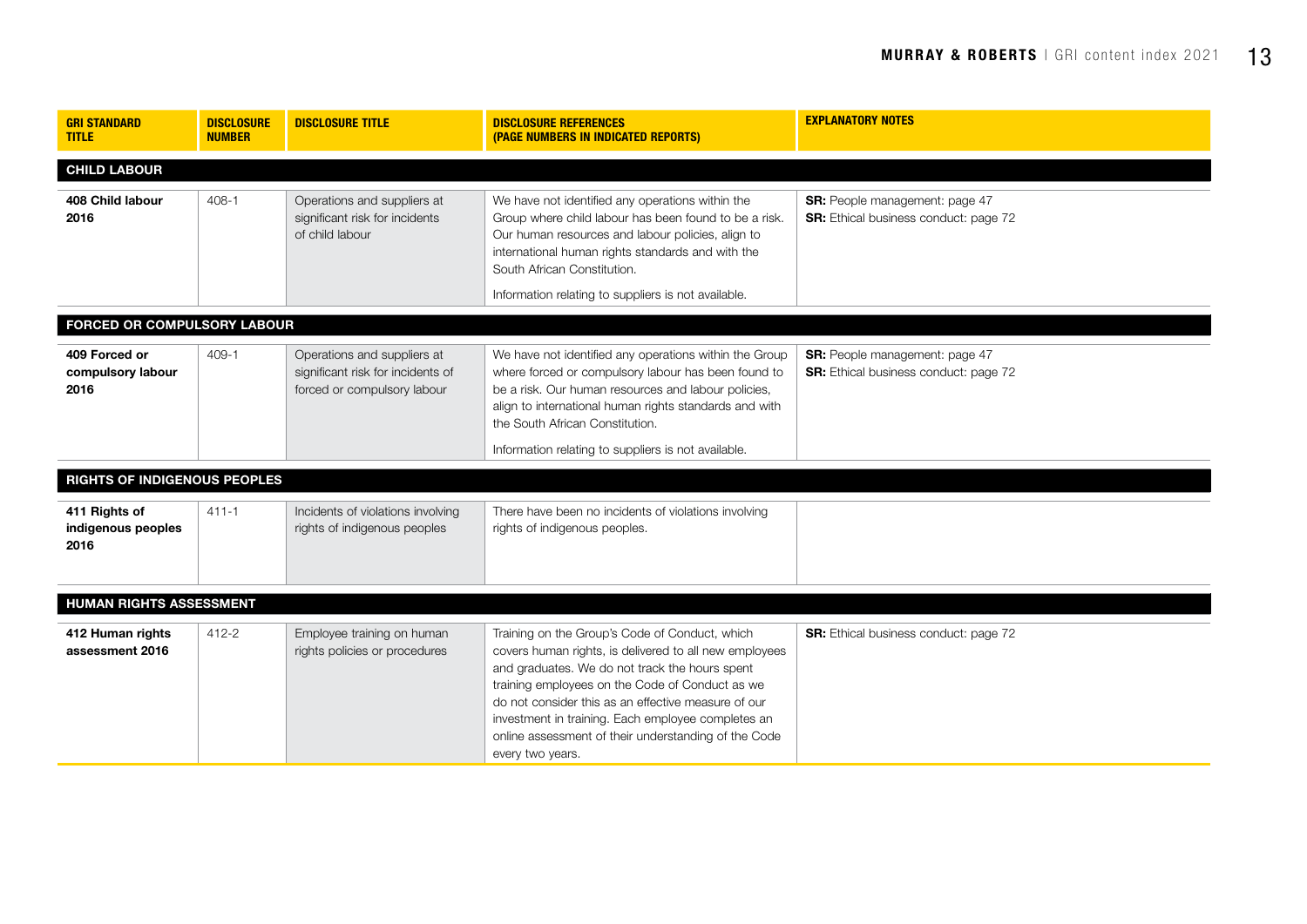| <b>GRI STANDARD</b><br><b>TITLE</b>    | <b>DISCLOSURE</b><br><b>NUMBER</b> | <b>DISCLOSURE TITLE</b>                                                                               | <b>DISCLOSURE REFERENCES</b><br>(PAGE NUMBERS IN INDICATED REPORTS)                                                                                                                             | <b>EXPLANATORY NOTES</b>                                                                       |  |  |
|----------------------------------------|------------------------------------|-------------------------------------------------------------------------------------------------------|-------------------------------------------------------------------------------------------------------------------------------------------------------------------------------------------------|------------------------------------------------------------------------------------------------|--|--|
| <b>LOCAL COMMUNITIES</b>               |                                    |                                                                                                       |                                                                                                                                                                                                 |                                                                                                |  |  |
| 413 Local<br>communities 2016          | $413 - 1$                          | Operations with local community<br>engagement, impact assessments,<br>and development programmes      | All businesses across the Group invest in the<br>development and wellbeing of the economies and<br>communities located near our projects.                                                       | SR: Sustainable localisation: page 58<br><b>SR:</b> Meaningful community support: page 62      |  |  |
| SUPPLIER SOCIAL ASSESSMENT             |                                    |                                                                                                       |                                                                                                                                                                                                 |                                                                                                |  |  |
| 413 Local<br>communities 2016          | $414 - 1$                          | New suppliers that were screened<br>using social criteria                                             |                                                                                                                                                                                                 | <b>SR:</b> Supply chain management: page 74                                                    |  |  |
| <b>CUSTOMER HEALTH AND SAFETY</b>      |                                    |                                                                                                       |                                                                                                                                                                                                 |                                                                                                |  |  |
| 416 Customer health<br>and safety 2016 | $416 - 1$                          | Assessment of the health and<br>safety impacts of product and<br>service categories                   |                                                                                                                                                                                                 | IR: Engineered Excellence for strategic advantage: page 16<br>SR: Product stewardship: page 35 |  |  |
| 416 Customer health<br>and safety 2016 | 416-2                              | Incidents of non-compliance<br>concerning the health and safety<br>impacts of products and services   | There were no material incidents of non-compliance<br>with regulations and voluntary codes concerning the<br>health and safety impacts of products and services<br>during the reporting period. |                                                                                                |  |  |
| <b>CUSTOMER PRIVACY</b>                |                                    |                                                                                                       |                                                                                                                                                                                                 |                                                                                                |  |  |
| 418 Customer<br>privacy 2016           | $418 - 1$                          | Substantiated complaints<br>concerning breaches of customer<br>privacy and losses of customer<br>data | There were no substantiated complaints concerning<br>leaks, thefts, or losses of client data.                                                                                                   | Data protection: page 75                                                                       |  |  |
| SOCIOECONOMIC COMPLIANCE               |                                    |                                                                                                       |                                                                                                                                                                                                 |                                                                                                |  |  |
| 419 Socioeconomic<br>compliance 2016   | $419 - 1$                          | Non-compliance with laws and<br>regulations in the social and<br>economic area                        | No material fines or non-monetary sanctions for<br>non-compliance with laws and regulations were<br>received during FY2021.                                                                     | <b>SR:</b> Ethical business conduct: page 72                                                   |  |  |